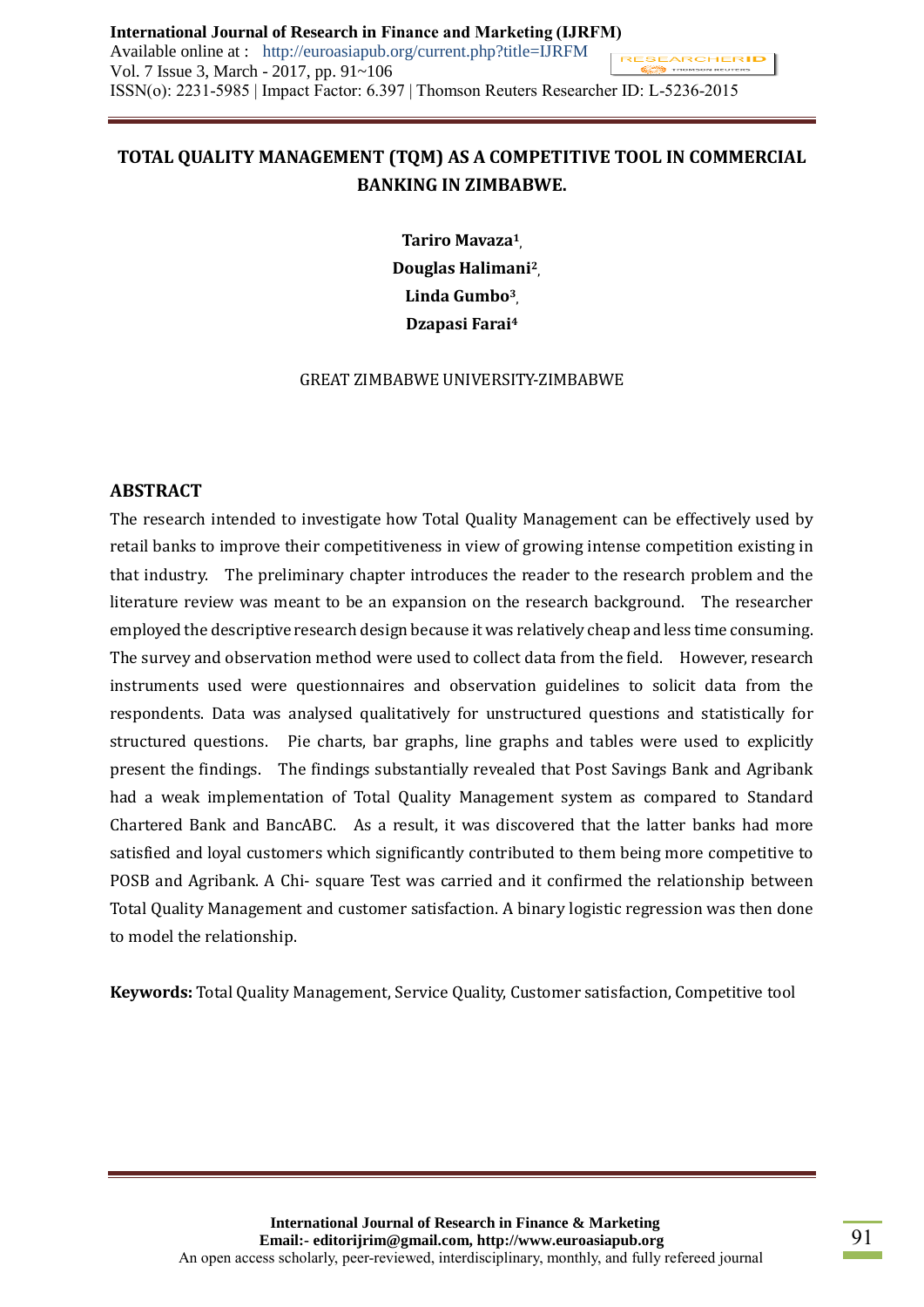#### **Introduction**

Banking is a business based on trust and confidence. It is not a once time product provision business but one that requires a special relationship between a bank and its clients. In that vein, confidence and trust among a bank's clients can only be earned if a bank provides undoubtedly excellent service. The period from 2003 to 2009 witnessed an unprecedented economic meltdown in Zimbabwe which had a huge negative impact on the banking system. It resulted in hyperinflation figures as well as an acute shortage of cash in the market. This resulted in the public losing confidence in the banking system as the quality of service they were receiving from it reached an all time low. Since the Reserve Bank of Zimbabwe (RBZ) announced the introduction of multicurrency system in the economy in February 2009, a cautious return of confidence in the banking system has seen a substantial increase, though from a low base, in the overall usage of banking platforms.

 However even though confidence is returning to the banking sector, an economic research has discovered that an estimated \$2 billion continues to be transacted through the informal sector. It is anticipated that any bank that manages to hold onto that unbanked money will surge much above its competitors in this tough sector. The sector has witnessed fierce competition with the introduction of new banks like BancABC, Trust Bank, Royal Bank, Ecobank and the reopening of the Zimbabwe's economy. Zimbabwe commercial banking sector has sixteen players which is dominated by four big ones which claim over fifty five percent of the market share. The banking industry's net income grew from US\$9.8million in December 2009 to US\$85.5million as at December 31 2116, according to the Reserve Bank of Zimbabwe. In the current global competitive banking environment, banks are driven towards achieving excellence through the adoption of innovative strategies to produce high quality services that retain and attract new customers. To be able to retain the current customers and even attract others, banks need to maintain continuous improvement programs that enable them to efficiently use the available resources and improve their operational efficiency.TQM strategy was built on the fact that it is a management philosophy that seeks to satisfy customers through continuous improvements (Kumar et al; 2000), and it can help banks increase their customer satisfaction and loyalty (Al-Mansour, 2007)

As public confidence in banks gathers momentum and stiff competition among banks increases this research was aimed at assessing the influence of the TQM as a source of competitive advantage in retail banking. Confidence is a key driver of the financial sector and the researcher strongly feels that such confidence from the public can only be obtained through exceptional service delivery. The products that banks offer are basically the same and can be imitated but the researcher believes that it is the supplementary part of the product (service quality) which makes a difference. Kotler (2007) asserts that an organisation should aim to offer products and services whose perceived value should surpass the customer's expectations and by so doing the clients will be satisfied resulting in them building a long term relationship. This research is to contribute to the body of knowledge in that readers and other researchers will see the impact of TQM in winning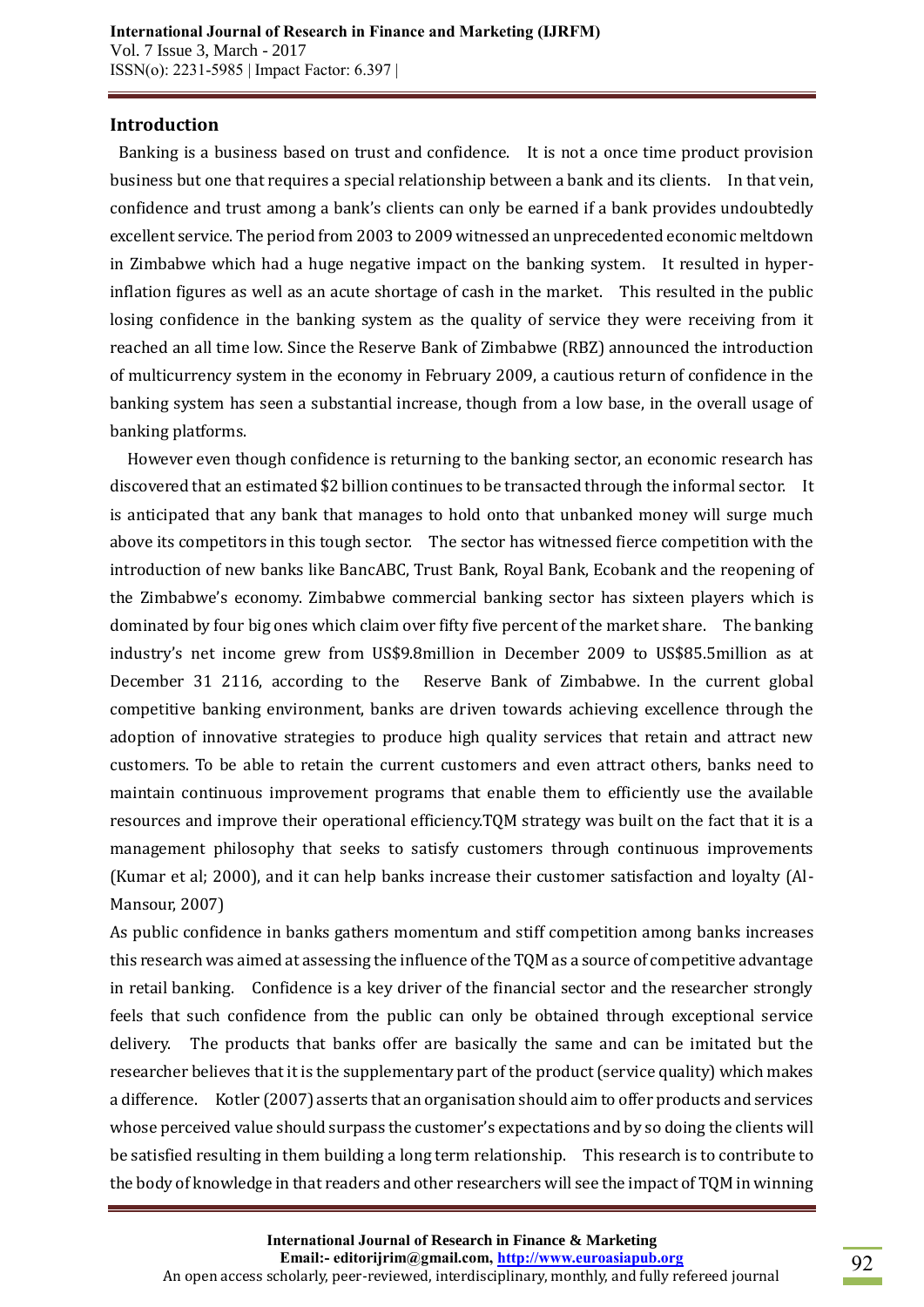back defectors and "doubting Thomases".

# **2.0 Literature Review**

Despite the extensive work conducted in the literature of TQM practices, there is no universal and agreed upon definition of the TQM strategy (Reed e al, 1995) as different people define it differently. ISO 8402: 1994 define TQM as: "Management approach of an organization cantered on quality, based on the participation of all its members and aiming at long-term success through customer satisfaction and benefit to all members of the organization and society." Kumar et al. (2009) defined TQM as the holistic management approach that integrates all organisational activities to satisfy customers' needs and meet their expectations towards achieving overall organizational objectives.

# **2.1 What constitutes a superior service quality in retail banking ?**

Quality of service may be the only enduring feature that differentiates one bank from another since banking products are almost the same but what matters is the way the product is offered and quality aspects associated with those products. Parasuraman et al, (1988) define service quality as the difference between what the customer feels that a service provider should offer and his perception of what the service provider actually offers. However, Cronin and Taylor (1992) argue that only perceptions of performance derive service quality and expectations have no value in determining service quality. On the other hand, Lovelock and Wirtz, (2007) maintain service quality should also be viewed from a competitors' viewpoint through benchmarking in order to attain a competitive advantage. Zeitham et al (1990) feel that effective service quality should be customer focused referring to both internal customers (employees) and external ones (customers and other stakeholders).

# **2.2 Key Banking Services that determine Quality of Service**

Generally the key banking services that need to be regularly evaluated for quality improvement are:

- 1. Processing time of key products and services e.g. loans, new accounts, ATM cards, credit cards, cheque encashment.
- 2. Waiting times like down time and queuing time.
- 3. Customer complaints handling, written or verbal.
- 4. Friendliness and efficiency.
- 5. Accuracy and timeliness of statements of accounts and records.
- 6. Effective interest rates inclusive of all service and hidden charges.
- 7. Promptness in responding to customers inquiries such as answering the phone, the number of rings before phone is picked up, the number of transfer before the caller talks to the right person.
- 8. Lost customer accounts.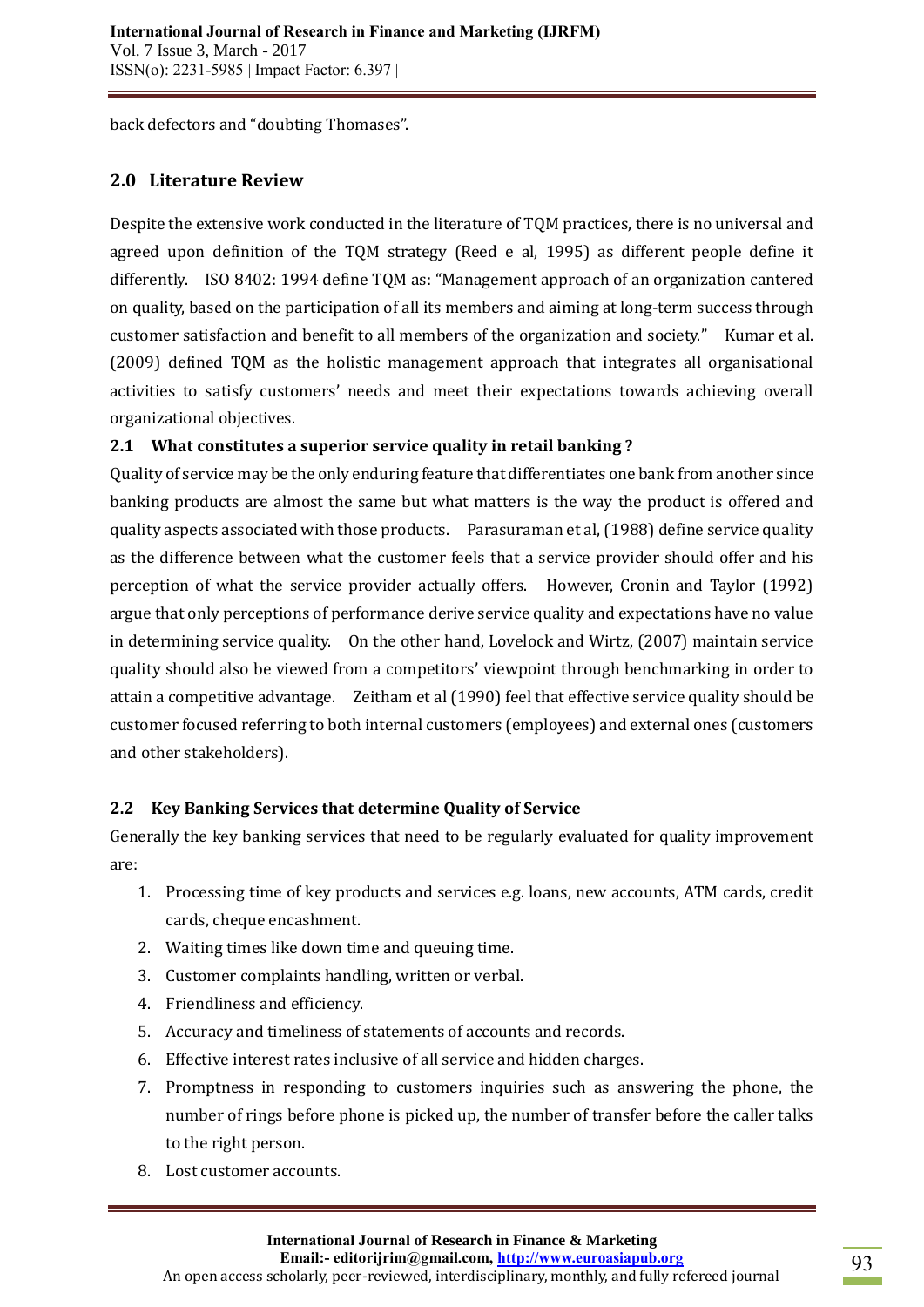### **2.3 Impact of TQM on Customer Satisfaction**

According to Stantan (2001) services are those separately identified and essentially intangible activities that provide want satisfaction and that are not necessarily tied to the sale of a product or another service. Service system therefore is an integration of all the components involving a large number of individual employees working for the purpose to satisfy the varying needs of customers. To meet the multiple needs and conflicting priorities of such a wide base of customers can be a challenge in service industries. It should be appreciated that customers are more sensitive to service quality and service delivery than in manufacturing because they are always in contact with front-line service personnel as opposed to the case of factory workers. Different authors have defined satisfaction in different ways but Giese and Cote (2000) found that three overall components within virtually every definition of satisfaction might be identified as

these capture the specifics of the concept. These components are

- A response (affective or cognitive)
- The response concerns a particular focus( e.g. expectations, product and consumption experience).
- The response takes place at a particular point in time (e.g. after choice, after transaction, after consumption based on accumulated experience).

Yi (1991) categorized customer satisfaction definitions as either as an evaluation process or as an outcome of evaluation process. Satisfaction as an evaluation process is based on the disconfirmation of expectations paradigm. Consumers form expectations towards service performance and these expectations later serve as standards against which actual service performance is evaluated (Oliver, 1980; Churchill and Suprenant, 1982) so it is actually the comparison of expectations and actual perceived performance that results in confirmation or disconfirmation. If expectations are met, confirmation takes place otherwise disconfirmation occurs. Disconfirmation may be positive (when perceptions exceed expectations) or negative (when expectation exceed perceptions). Therefore satisfaction is the result of confirmation and positive disconfirmation whereas negative disconfirmation guides to dissatisfaction.

Zeithamal and Bitner (2000) found that satisfaction is related to relief. Studies by Folkes et al (1987) also investigated the relationship between satisfaction and emotion. These studies documented that satisfaction is clearly related to effective evaluations and effective evaluations are antecedents to satisfaction.

There are two different types of evaluations of customer satisfaction from economic psychology perspective. One is transaction-specific satisfaction and the other is cumulative satisfaction (Johnson et al 1995). Satisfaction that occurs strictly at time of the service delivery is referred to as transaction- specific satisfaction (Parasuraman et al, 1988) whereas cumulative satisfaction approach defines satisfaction as customer's overall experience to date with a service provider (Johnson and Farnell 1991). Farnell et al (1996) argue that cumulative satisfaction construct is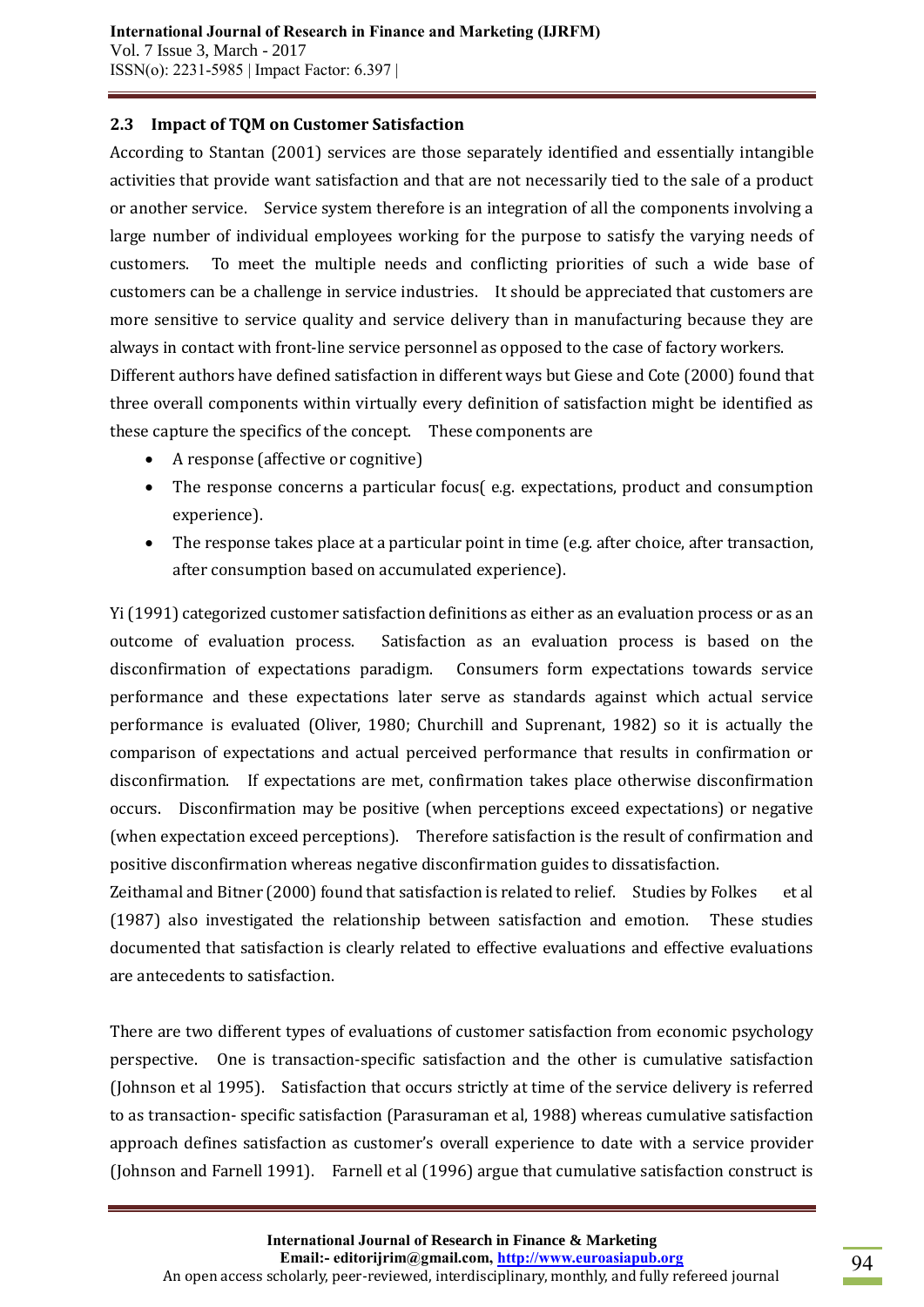better able to predict subsequent behaviours and economic performance over a transaction specific because customers make repurchase evaluations and decisions based on their purchase and consumption experience to date, not just a particular transaction or episode (Johnson et al 2001).

Many experts concur that the most powerful competitive trend currently shaping business strategy is service quality (Abdullah, 2006) because of its apparent relationship to customer satisfaction (Bolton and Drew 1991a). It has been a long standing debate in the literature whether service quality is an antecedent for satisfaction or vice versa. Bitner (1990) and Bolton and Drew (1991b) suggest that satisfaction is an antecedent of service quality. Zethaml et al (1993) used both terms as synonymous because both use expectations and perceptions as key antecedent constructs and both are related to the behavioural intentions, which affect financial success of the organizations.

De Ryter et al (1997) merged the concepts of service quality and satisfaction in an integrative model and tested the model empirically. This model concluded that satisfaction should be treated as a super ordinate construct to service quality as higher levels of service quality results in increased satisfaction. Edonsomwan (1993) strongly believe that the sole purpose of a customer and market driven firm is to be profitable by satisfying customers through competitive and excellent quality services focusing on continuous improvement. Bateson (1995) argues that traditional organisations measure their competitive performance according to bottom-line financial results and quick returns on investments whereas a customer driven firm focuses on customer satisfaction, market share, long term profitability, quality orientation and total productivity.

### **2.3 Customer Satisfaction and Bank Reputation**

Customer satisfaction has a huge impact on the bank's brand as well as its competitiveness in the market. Schultz (1999) asserts that if a person is not happy with a service he can use a voice response - the customer appealing to the retailer for redress for example, a refund or can offer a private response by expressing dissatisfaction about the service to friends or boycott the bank. Solomon et al (1999) feel the word of mouth communication can be very dangerous to a bank's reputation. Information from those we know or talk directly tends to be more reliable and trustworthy than that received through more formal channels. Mansour (2007) concurs and feels banks should look upon their customers as their best salesperson because they are the users of the products and their desire to recommend them to their friends and family comes from their sincere delight and surprise. He further argues that salesmen are usually perceived with less credibility by customers because they want to meet certain quotas and earn commissions.

A negative word of mouth is weighted more heavily by consumers than a positive comment. Lebtonen and Maenpaa (1997) says that according to one study 90% of unhappy consumers will not do business with a company again. Each of these people is likely to share their bad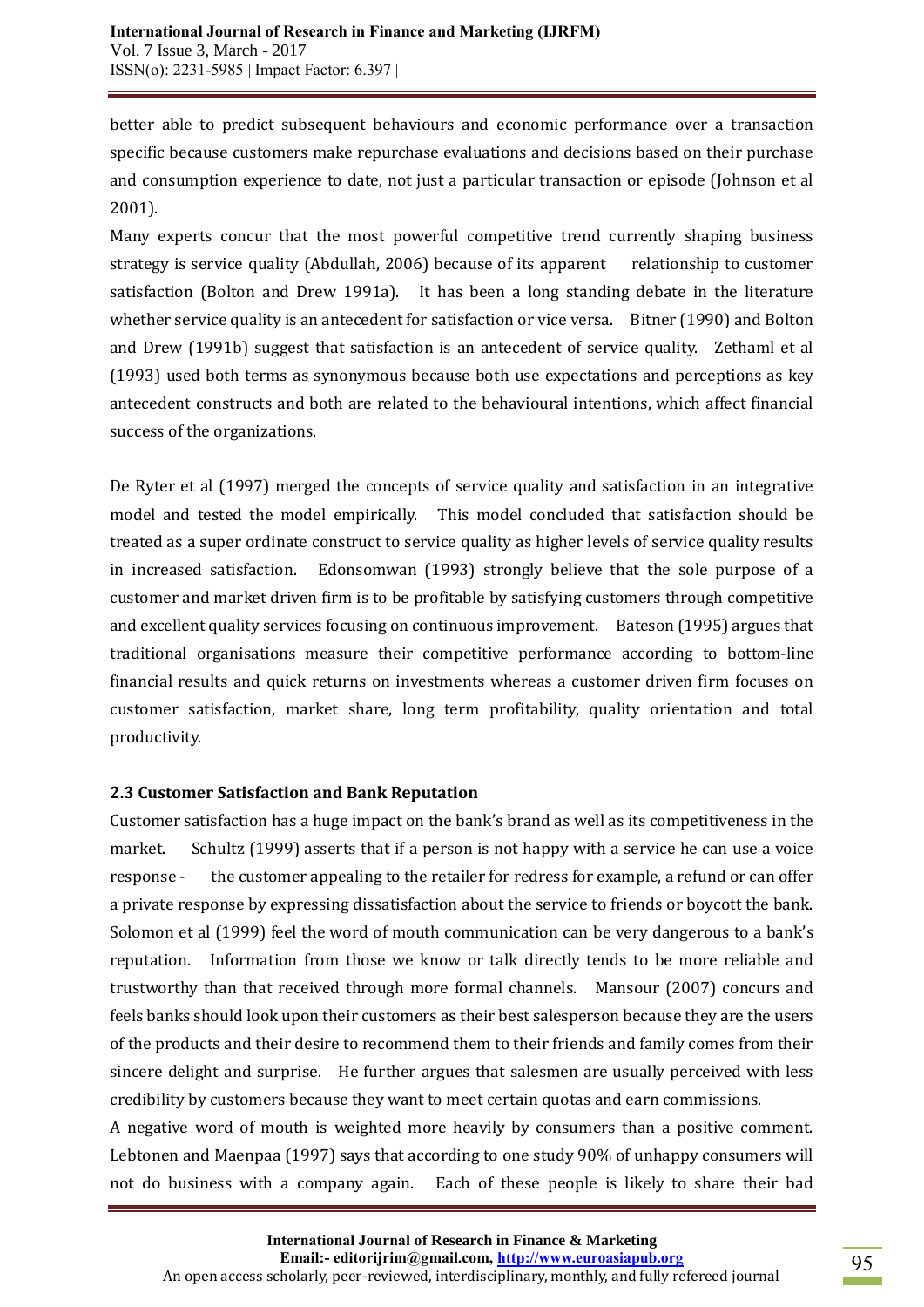experiences with at least nine other people and 13% of these disgruntled customers will go over to tell more than thirty people of their negative experience.

### **2.5 Critical success factors for Total Quality Management implementation.**

To identify the TQM critical success factors, Al-Marri et al (2007) used the data collected from 250 UAE banks to carry out their empirical study. They identified sixteen TQM success factors namely top management support, strategy, continuous improvement, benchmarking, customer focus, quality department, quality system, human resources management, recognition and rewards, problem analysis, quality technology, service design, employee, service scopes, service culture and finally social responsibility. Their results showed that all these factors are positively related to the TQM success and consequently performance. The study concluded that TQM strategy is essential to the banking industry and other service-oriented organizations to create and sustain their competitive advantage

A TQM study by Tsang and Antony (2001) analysed TQM practices in UK. The results focused on 11 critical factors of quality management. These were continuous improvement, team and involvement, customer focus, top management commitment and recognition, training and development, quality systems and policies, supervisory leadership, communication within the company, supplier partnership, measurement and feedback and cultural change. It was found that customer focus is the most successful driven factor for TQM programs in UK service organisations.

Samat and Saad (2006) conducted a study on TQM practices, service quality and market orientation. The main purpose of this study was to explore the relationship between TQM practices and market orientation. Structured questionnaires were distributed to managers of 175 service organisations in the northern region of Malaysia. The results showed that employee empowerment, information and communication, customer focus and continuous improvement had a significant effect on service quality whereas only employee empowerment and customer focus had a significant effect on market orientation.

# **3.0 Methodology**

The researcher used descriptive research designs because a descriptive study attempted to obtain a complete and accurate description of the situation that was prevailing in retail banking environment during the period under study. The design was able to provide the researcher information to determine the perceptions of the service characteristics and service quality. In addition this method was easy to use, more practical and relatively cheaper compared to experimental design.

# **3.1 Selection of Banks**

The researchers used four banks namely Standard Chartered Bank and Banc ABC (which hereafter shall be referred to as "upper tier banks") as well as Agribank and POSB (which hereafter shall be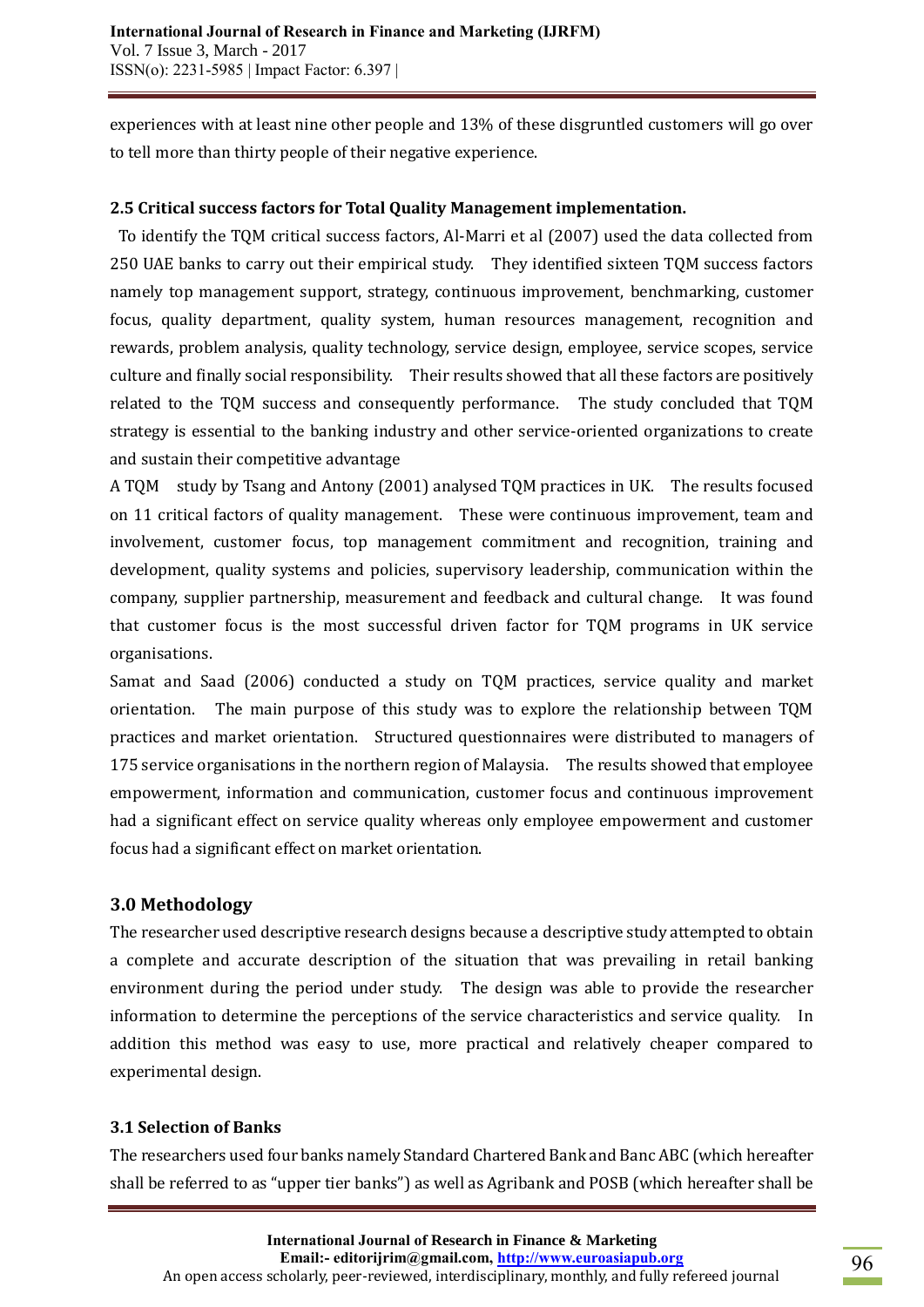referred to as "lower tier banks"). The researchers felt ranking of banks by RBZ into top or bottom tiers can be a proxy for a bank's competitiveness in the market. This is because issues of market share, growth and financial fundamentals are considered and if a bank scores well on these parameters then one can conclude that it is a competitive bank.

Standard Chartered Bank and Banc ABC were chosen because they are international banks and the researcher felt their services conforms to international standards. Standard Chartered Bank was the first bank to revolutionise bank service delivery by offering ATM service way back in 1996.BancABC is one bank that has been expanding and opening new branches countrywide. Furthermore, both banks have strong financial credentials. Agribank and POSB were chosen from the lower tier. The researcher chose them because these banks have some government interest and as such are operated somehow along government lines. Government services is generally believed to be poor hence it is for this reason they were selected. Furthermore, despite the two banks having the widest branch networks in the country, the researcher feels the two banks generally have low market perception. The researcher used two branches for each of the selected banks located in Zvishavane and Masvingo towns. The population of the study was individual retail customers of the selected banks. A sample of 90 individual customers was used in the study and the primary objective was to gauge customer satisfaction. Questionnaires were distributed to them which at the end would lead them to rate their bank's service and be classified as either a satisfied or a dissatisfied customer.

### **3.2 Research Instruments**

Personal interviews were conducted with the banks' management teams to determine their bank's commitment to Total Quality Management through identifying the presence of the key enablers of TQM in their banks. The banks were then grouped into two groups: Strong TQM and Weak TQM. The researcher used Judgement Sampling to select bank management staff to engage in interviews. TQM is supposed to be a strategic issue which is spearheaded right from the top management. The researcher felt such data could be obtained from the operations director or his/her equivalent in a bank. Using the method, the researcher was able to secure four interviews for the four banks. The researcher used Convenient Sampling for bank customers as respondents. The main reason this was chosen was because this was the easiest and cheapest method available to the researcher. The researcher would first ask the bank customers if they were interested in filling in the questionnaire as they come for their banking services. If the customer was willing, then one would be given the questionnaire. Using this approach, the researcher made an attempt to distribute the questionnaires evenly across gender and age. The method also enabled the researcher to distribute the questionnaires to the real account holders with the respective bank instead of some people who could have been transacting on behalf of others. The method was also used during the month end when most banks were busy and when most bank customers were withdrawing their salaries.

The questionnaire used in this study consists of three parts. The first part contains questions on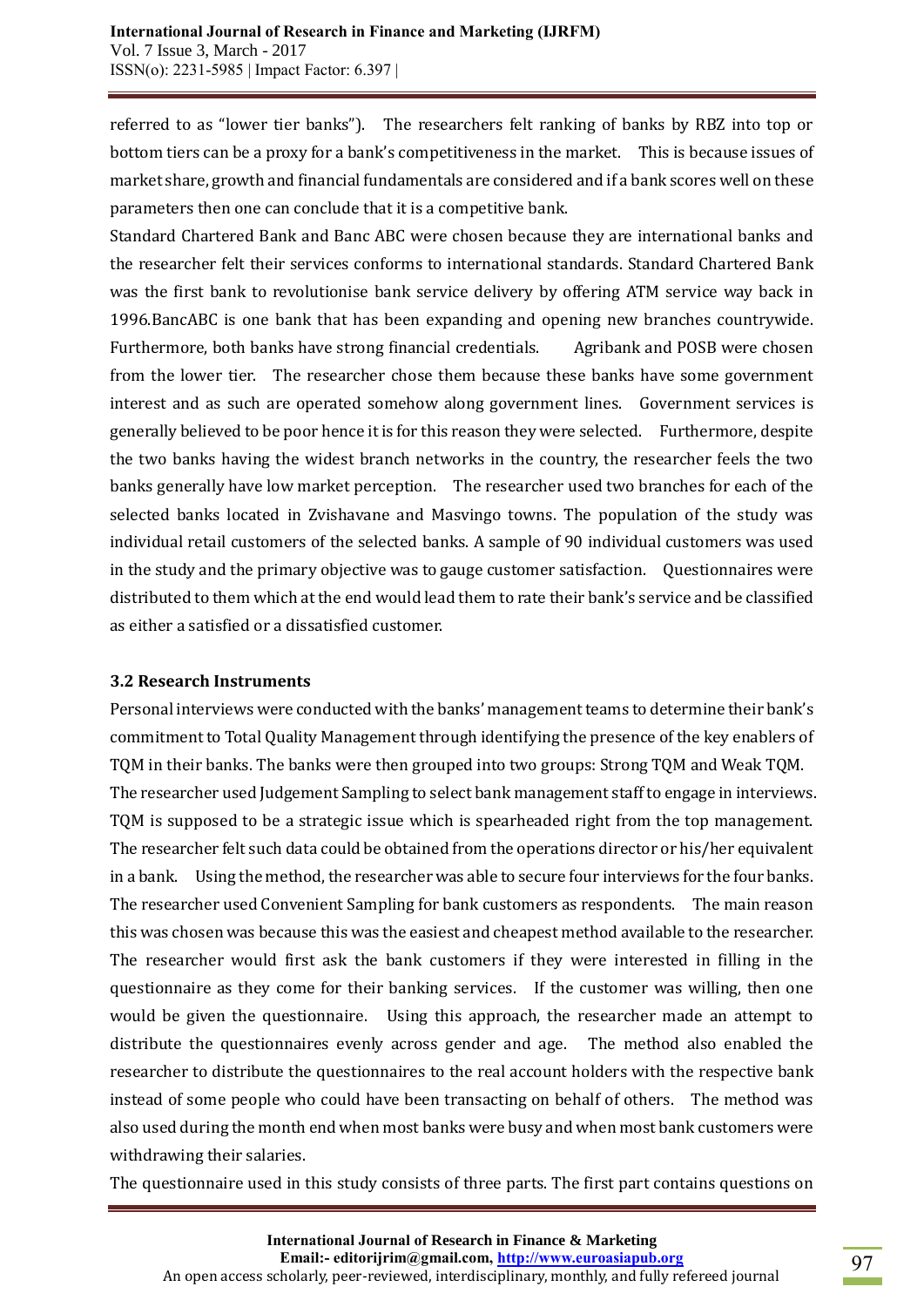personal profiles of the respondents. Part B contains questions on respondents' perception of the service quality they are receiving from their banks according to five dimensions. The final part of the questionnaire is where is where the respondent had to provide his/her verdict on the bank's service delivery that is satisfied or not.

# **3.3 Observation Method**

Cohen and Manion (1994) define an observation method as a method by which a researcher records respondent's overt behaviour and takes note of physical conditions and events. The researchers used uniformity which would enable easy comparison among the banks under study. The method was also chosen because the information obtained related to what was currently happening, it was complicated by either past behaviour or future intentions or attitudes. The method was also independent of respondent's willingness to respond and as such was relatively less demanding of active cooperation on the part of respondents. The method also enabled the researcher to make personal evaluation and compare them with respondent's evaluation obtained through other means used.

The method had the problem that the researcher had to endure long hours (2 hours for each of the four banks under study) in observing and initially was mistaken for a bank official. The second problem was minimised by choosing a suitable position in the bank from which to observe. The method also had a problem that some respondents would be aware of the observer and once conscious of that, they would alter their behaviour. In a bid to reduce this limitation, the researcher decided to complete the observation checklist in a newspaper. Some respondents would believe the researcher was just a person reading the newspaper waiting possibly for an appointment with a branch manager.

### **3.7 Data Collection Procedures**

These are procedures that were followed in administering instruments and collection of data from the subjects under study. The researchers made appointments with bank management by sending e-mails in advance and used the cell phone to remind them of the date of appointment. E-mails were used because they were relatively cheaper and were fast in reaching the management. Use of cell phones was easy because the researcher managed to get the manager's cell phone numbers before the depth interview.

The distribution of questionnaires to non managerial banks was done by the researcher. The respondents were given the questionnaires at their knockoff time and then asked to complete at home the questionnaire. The researcher then picked up the questionnaires the following morning when the banks opened. The distribution of questionnaires to bank customers was done physically by four research assistants who were finalists in Degree of Banking form Great Zimbabwe University and the researcher himself. The use of research assistants was necessitated by the fact that the researcher wanted the distribution of questionnaires to be done roughly during the busy month end period for all the banks under study. The researcher gave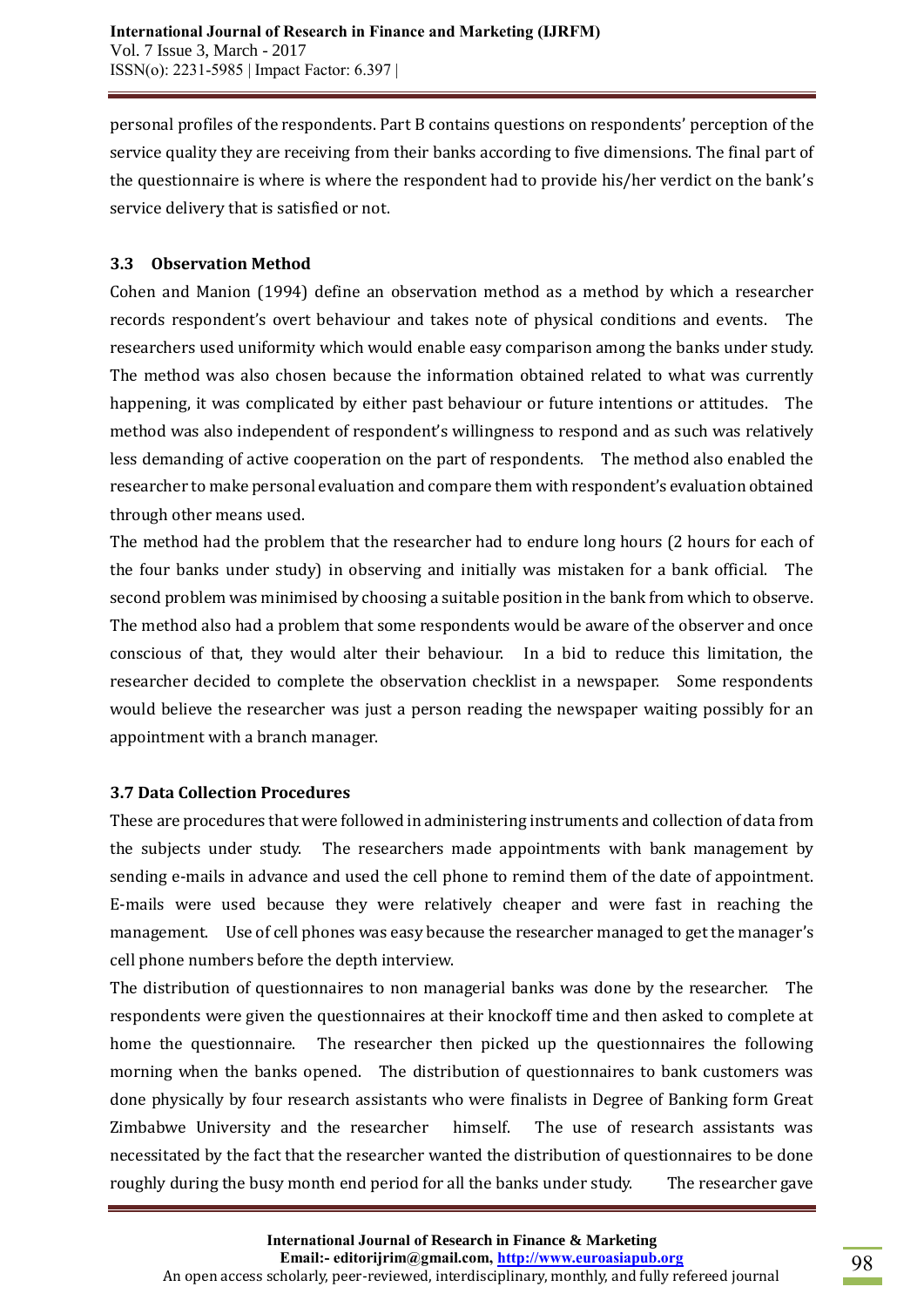the assistants some induction prior to their tasks. The researcher self administered the management interview guide and the observation checklist. The researcher interviewed the management and entered the solicited information on the interview guide and recorded information observed from banking hall and recorded the behaviour of bank staff as they served their clients.

# **4.0Presentation and Discussion of Results**

The study sought to evaluate the role played by TQM in improving the performance of retail banks as a source of competitive advantage. The research found out that there is a better understanding of TQM among staff in the upper tier banks as compared to those in the lower tier. TQM is a top down process that requires top management to lead the way. Without this leadership there is little hope for TQM regardless of how committed some members of the staff may be.This confirms the argument that TQM demand top management support and their full commitment (Chuan and Soon,2000)

The study revealed that most staff at Standard Chartered Bank and BancABCare empowered when compared to those of Agribank and P.O.S.B. Empowerment is an attempt by management to give responsibility to staff. In TQM initiatives, service quality management requires that decisions be made as low as possible down the organisation to enable quick decision making and enhance flexibility within the bank. This greatly reduces problem solving turnaround time for clients which is a critical factor in determining customer satisfaction. Customers dislike situations where they are referred to several people before a solution is provided.This supports Draft (2004) who argues that properly empowered employees are well placed to maximise their potential and can come up with creative ways to ensure service quality.

The study indicated that there is a strong relationship between service quality and customer satisfaction and loyalty. If TQM program is successfully implemented as done by upper tier banks, it is easier to create a very loyal clientele base judged by the length of period a customer stays with one bank. The Chi-Square sought to statistically prove the relationship between TQM and customer satisfaction.

### **Statistical Test**

Using SPSS a bivariate Logistic Regression analysis was employed to predict the probability that a participant would claim a satisfactory service quality delivery from his/her bank. A test of the full model was significant at Chi- Square(1,N=92)=38.57, p<0.001.

The Model had an overall success rate of correct classification of respondents of 80.4% an improvement from 51.1% of a Model without TQM as a variable. Employing a 0.05 criterion of statistical significance TQM coefficient is significant . The Odds Ratio indicates that when holding all other variables constant a customer with a strong TQM is about 20 times more likely to be satisfied than a customer of a bank with a weak TQM system. The following Model was developed.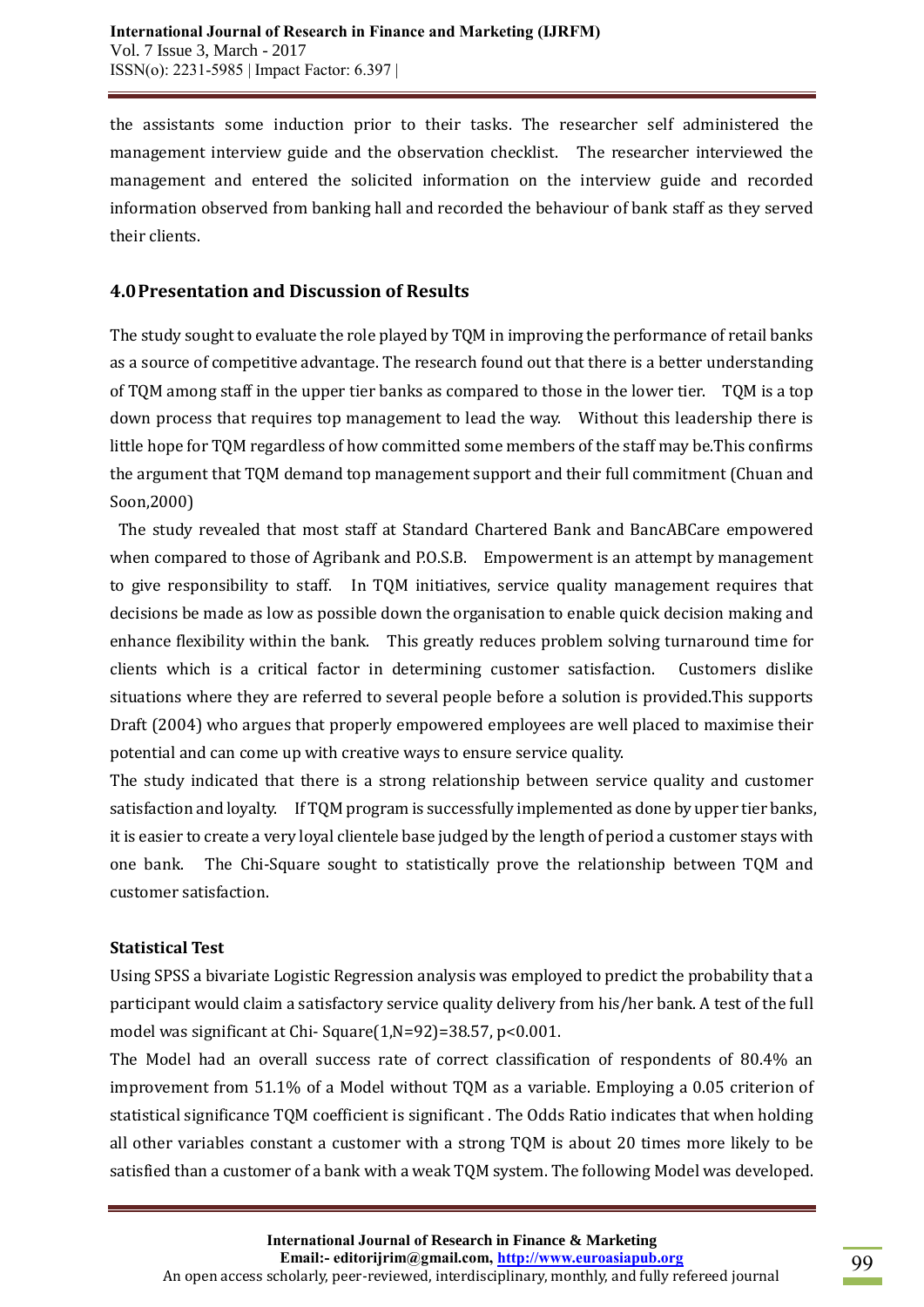#### **International Journal of Research in Finance and Marketing (IJRFM)**  Vol. 7 Issue 3, March - 2017 ISSN(o): 2231-5985 | Impact Factor: 6.397 |

### Logit(p)=1.917-3.041(strong TQM)

#### **Model Summary**

|      | -2                  |        |  | Log Cox & Snell R Nagelkerke |  |
|------|---------------------|--------|--|------------------------------|--|
| Step | likelihood          | Square |  | Square                       |  |
| I,   | 88.923 <sup>a</sup> | .342   |  | .457                         |  |

a. Estimation terminated at iteration number 5 because parameter estimates changed by less than .001.

#### **Omnibus Tests of Model Coefficients**

|                | Chi-square | Df | Sig. |              |
|----------------|------------|----|------|--------------|
| <b>Model S</b> |            |    |      |              |
|                |            |    |      | elkerke<br>R |
| Step           |            |    |      | are          |
|                |            |    |      |              |
| a. Estim       |            |    |      | r 5 because  |
| paramet        |            |    |      |              |
| <b>Block</b>   | 38.573     |    | .000 |              |
| Model          | 38.573     |    | .000 |              |

### **Variables in the Equation**

|                     |          |          |      |        |    |      |        | $95.0\%$ C.I.for EXP(B) |       |
|---------------------|----------|----------|------|--------|----|------|--------|-------------------------|-------|
|                     |          |          | S.E. | Wald   | df | Sig. | Exp(B) | Lower                   | Upper |
| Step 1 <sup>a</sup> | TQM(1)   | $-3.041$ | .576 | 27.908 |    | .000 | .048   | .015                    | .148  |
|                     | Constant | 1.917    | 479  | 16.017 |    | .000 | 6.800  |                         |       |

a. Variable(s) entered on step 1: TQM.

#### **Classification Table<sup>a</sup>**

|          |                       |     | Predicted             |     |            |  |
|----------|-----------------------|-----|-----------------------|-----|------------|--|
|          |                       |     | customer satisfaction |     | Percentage |  |
| Observed |                       |     | no                    | yes | Correct    |  |
| Step 1   | customer satisfaction | No  | 40                    | 5   | 88.9       |  |
|          |                       | Yes | 13                    | 34  | 72.3       |  |
|          | Overall Percentage    |     |                       |     | 80.4       |  |

a. The cut value is .500

(1) Garuin, D.A (1988). *Managing Quality.* The Free Press. New York.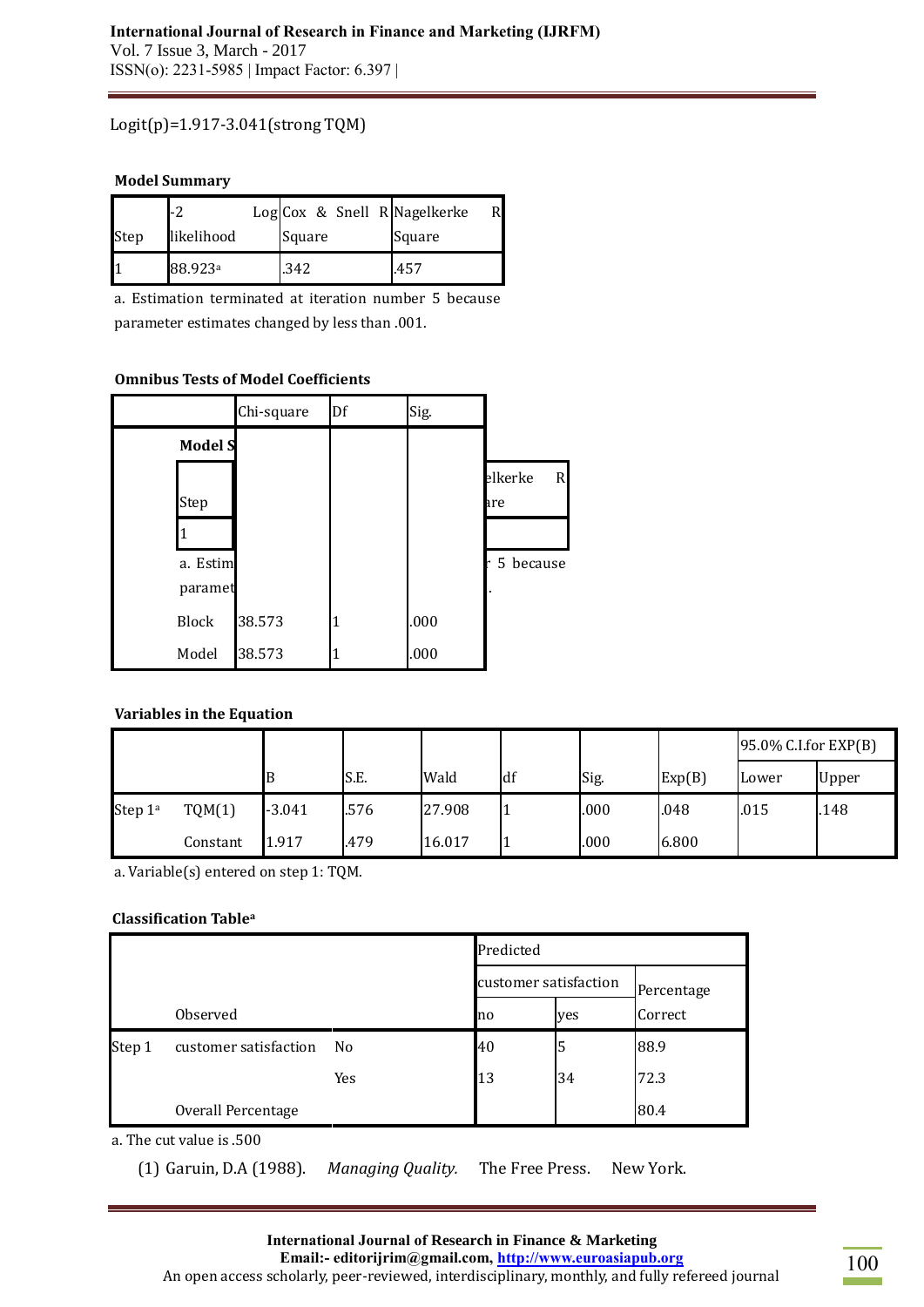- (2) Griffin, R.W (2006). *Management*. 7th Edition. Houghton Mifflin Company. New York.
- (3) Gronroos, C (2006) *Services Management and Marketing. A Customer Relationship Management Approach.* 2nd edition. John Willey and Sons. Toronto.
- (4) Gronroos, C (2007) *Service Management and Marketing*. 3rd edition. Willey: Chichester, New York.
- (5) Jobber, D (1998) *Principles and Practice of Marketing.* 2nd Edition. McGraw-Hill.
- (6) Juran, J.M (1982) *Upper Management and Quality*, Juran Institute. New York.
- (7) Kolter P. (2007). Marketing *Management. Planning Analysis, Implementation and Control.* 9th Edition. Prentice Hall. New Jersey.
- (8) Lovelock, C. (2007). *Services Marketing.* Prentice Hall International. Mexico.
- (9) Manina, R.F. (2001). *'Mapping the world of Customer Satisfaction.'* Harvard Business Review, May June.P30.
- (10) Lucey, T. (2004). *Costing*. 6th Edition. Thompson London.
- (11) Lovelock, D and Wirtz, J. (2007). *Service Marketing.* People Technology. Strategy. Pearson Taipei.
- (12) Mckeuna,E and Beech, N. (2008). *Human Resource Management*. 2nd Edition, Prentice Hall. Toronto.
- (13) Peter, J.P and Donnelley, J.H Jr (2009) *Marketing Management*, Knowledge and Skills, 9th Edition. McGraw-Hill. San Francisco.
- (14) Porter, M.E. (1985). *Competitive Advantage Creating and Sustaining Superior Performance.* Prentice Hall. New Jersey.
- (15) Scultz, H.B (2008). *Human Resources Management.* 7th Edition. Oxford University Press. Cape Town.
- (16) Skin, J. (1998). *The Random House College Dictionary.* New York.
- (17) Zeithaml, V.A, Parasuraman, A, and Berry, L. (1990*). Conceptual Model of Service Quality and Its Implementation of Future Research.* Journal of Marketing 49,(Fall), pp. 41-50.
- (18) Zithaml, V.M, Bitner, M.J (2004). *Services Marketing.* Integrating Customer Focus Across the Firm. McGraw-Hill. Irwin. Boston.
- (19) Wilson, R.M.S and Gilligan, C. (1997) *Strategic Marketing Management, Planning, Implementation and Control.* Butterworth-Heinnenman. Oxford.
- (20) Strickland, T. (2003) *Strategic Management Concept and Cases*. McGraw-Hill Irwin. Lisbon.
- (21) Thompson (2002). *Total Reward, Executive Briefing.* CIPD. London.
- (22) David, G.A (1993). *Competing on the Eight Dimensions of Quality*. Harvard Business Review. Massachussets.
- (23) Feigerbarum, A.V. (2004). *Total Quality Control*, McGraw-Hill, New York.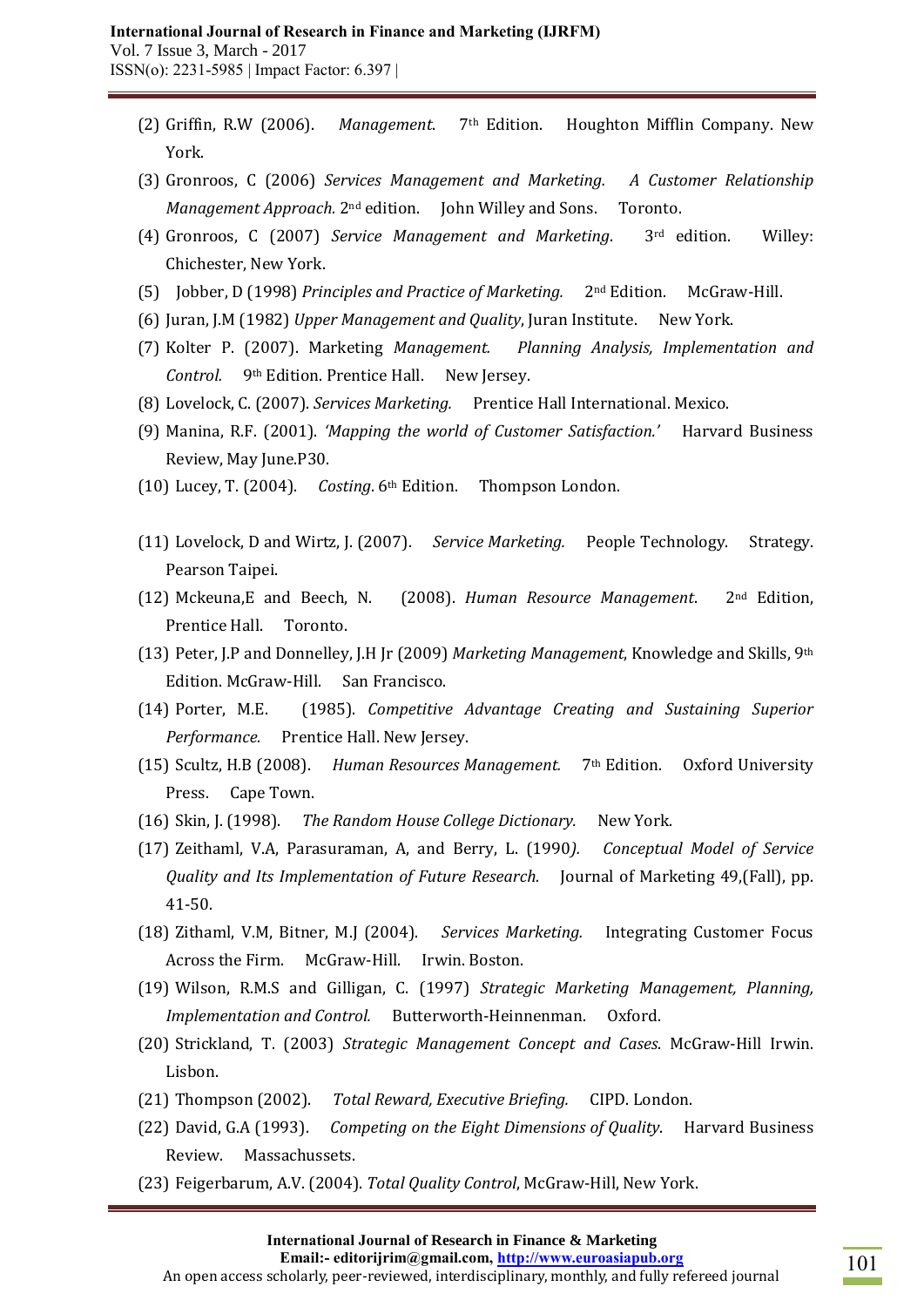- (24) Lancasters, G. (2005). *Research Methods in Management.* British Library. UK.
- (25) Kolter, A, Junior (1991). *TQM Understanding the Basis of "total quality management."* National Management Association. Michigan.
- (26) Johnson,R.S (1993). *TQM Leadership for Quality Transformation.* ASQC Quality Press Milwankee.
- (27) Saunders, M. (2003). *Research Methods for Business Students*, 3rd Edition. Pearson Education, India.
- (28) Stalh, M.J. (1995). *Total Quality in a Global Environment.* Blackwell Publishers Cambridge, USA.

# **APPENDIX F**

Chi-Square Test on the impact of TQM on customer satisfaction.

- (1) Null Hypothesis: Strong TQM has no impact on customer satisfaction that is, strong TQM and customer satisfaction are independent.
- (2) Statistical Test: Chi-square test.
- (3) Level of significance: 5%
- (4) Calculation of difference value:

|            | Number of not satisfied customers | Number of satisfied customers | Total |
|------------|-----------------------------------|-------------------------------|-------|
| Strong TQM | 12                                | 34                            | 46.   |
| Weak TOM   | 39                                |                               | 44    |
| Total      | -51                               | 39                            | 90    |

The expected frequency of not satisfied customers of a bank with a strong TQM can be calculated as follows

Expectation (AB) =  $\frac{(11) \lambda}{N}$ (*A*)*x*(*B*)

Where A – represents strong TQM.

B – not satisfied customers

N – total number of bank customers

Expectation of (AB) = 
$$
\frac{46x51}{90} = 26.07
$$

# **Table of Expected Values**

|                 | Number of not          | Number of               | Total |
|-----------------|------------------------|-------------------------|-------|
|                 | satisfied customers(B) | satisfied customers (b) |       |
| Strong TQM: (A) | $(AB) = 26.07$         | $(Ab) = 19.93$          | 46    |
| Weak TQM: (a)   | $(aB) = 24.93$         | $(ab) = 19.07$          | 44    |
| Total           | 51                     |                         | 90    |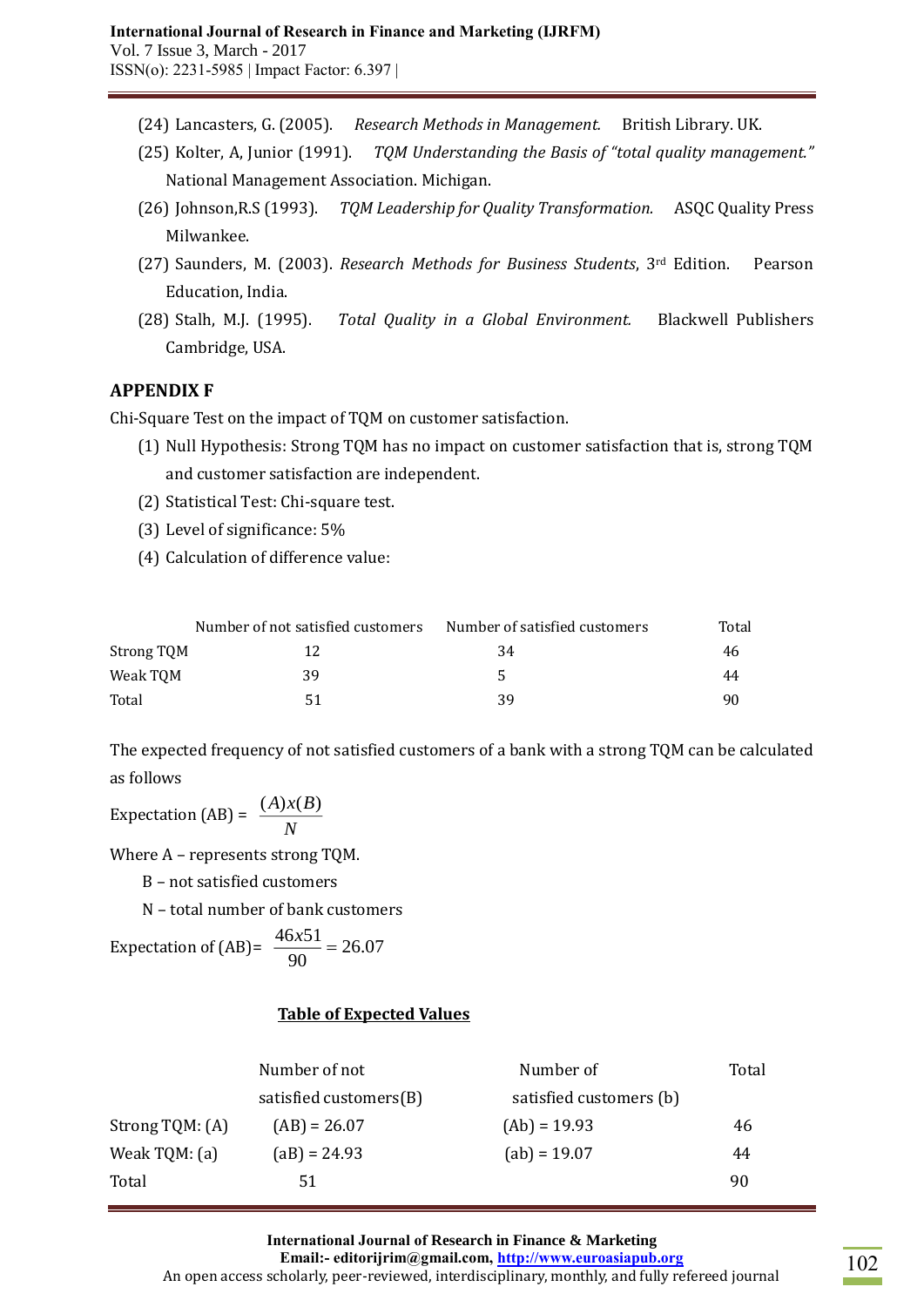| Group | Observed  | Expected  | $(O_{ij} - E_{ij})$ | $(O_{ij} - S_{ij})^2$ | $(O_{ij} - E_{ij})^2 / E_{ij}$ |
|-------|-----------|-----------|---------------------|-----------------------|--------------------------------|
|       | Frequency | Frequency |                     |                       |                                |
| AB    | 12        | 26.07     | $-14.07$            | 197.96                | 7.59                           |
| Ab    | 34        | 19.93     | 14.07               | 197.96                | 9.93                           |
| Ab    | 39        | 24.93     | 14.07               | 197.96                | 7.94                           |
| AB    | 05        | 19.07     | $-14.07$            | 197.96                | 6.38                           |

### **Table: Calculation of Chi-square**

$$
x^{2} = \sum \frac{(O_{ij} - E_{ij})^{2}}{\sum_{ij}} = \sum = 35.84
$$

(v) Critical Value: degrees of freedom in this case is

 $(r-1)$   $(c-1) = (2-1) (2-1) = 1$ 

The table value of  $X^2$  for 1 degree of freedom is at 5% level of significance is 3.841.

(vi) Interpretation: The calculated value is much higher than the table value hence we reject the null hypothesis. One can therefore conclude that a strong TQM has an impact on customer satisfaction.

### **References**

- (29) Schultz, D.E (1999) Manage Customers. Not loyalty programmes. Marketing news 4 January.
- (30) Solomon, M, Bamosy Bamosy, G and Askegaard C (1999) Customer Behaviour. A European Perspective. Prentice Hall. Paris.
- (31) Bakson, I.E.G. and Hoffman, K.D (1996) Managing Service Marketing. Text and Readings. The Dryden Press. Philadephia.
- (32) Porter, M. E (1985) Competitive Advantage. Creating and Sustaining Superior Performance. Prentice hall. New jersey.
- (33) Kotler, P, Keller, K.V, Koshy, A and Jha, M (2009) Marketing Management. A Southern Asian Perspective. 13th Edition. Dorling Kindersley, India.
- (34) Drury, C. (2003) Management and Cost Accounting. South Western. London.
- (35) Jobber, D (1998). Principles and Practices of Marketing 2nd Edition. McGraw-Hill.
- (36) Palmer, A (2005) Principles of Service Marketing. 4th Edition. McGraw-Hill. Berkshire.
- (37) Strickland, T (2003) Strategic Management. Concepts and Cases. McGraw-Hill, Irwin. Lisbon.
- (38) Heuducks, K.B and Sighal V.R (1997) Does Implementing an Effective Total Quality Management Programme Actually Improve Performance? Empirical Evidence from Films that have Won Quality Awards. Management Science Volume 1, number 9.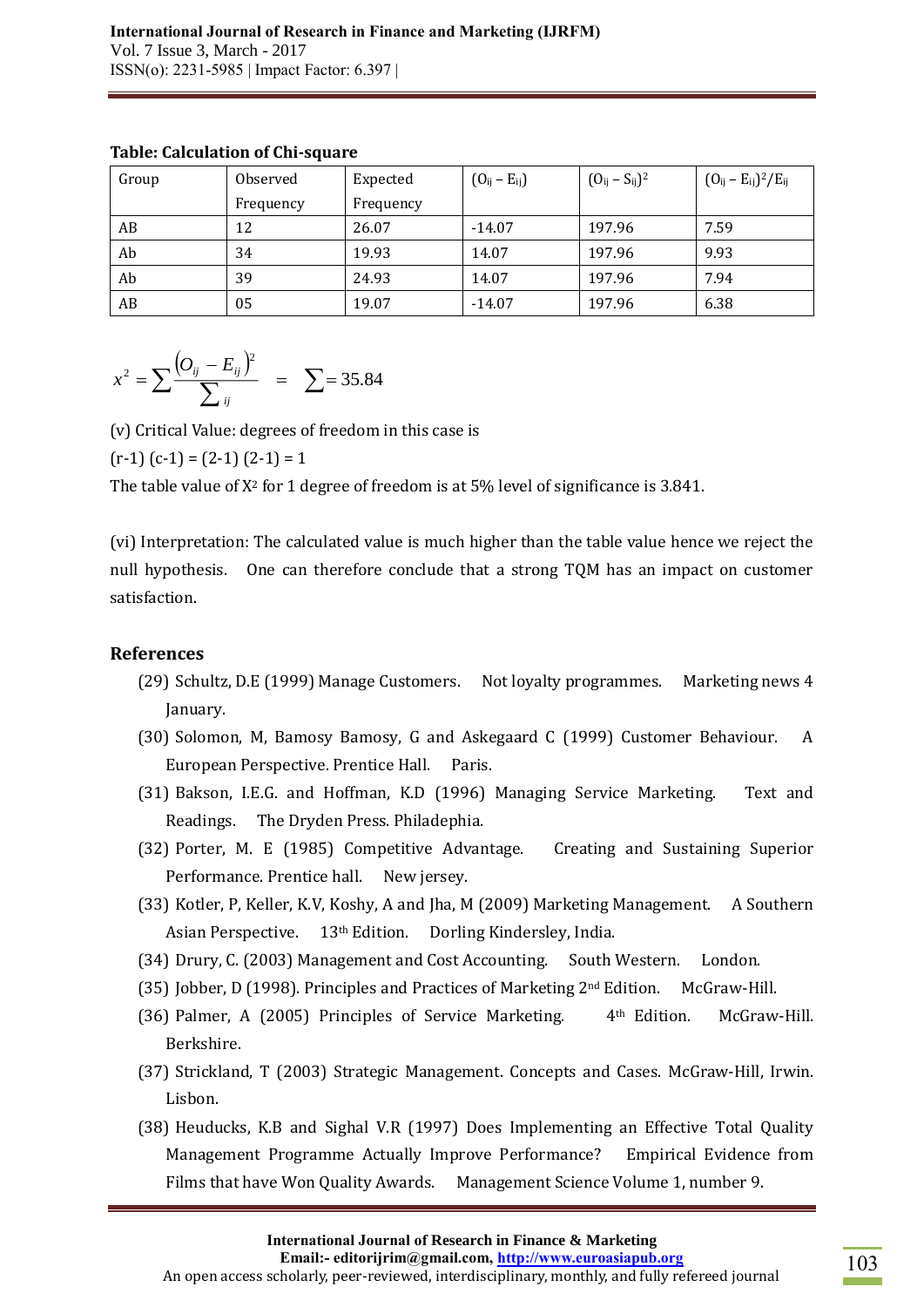- (39) Eaton, J.S and Jarell S.L (1998). The Effects of Total Quality Management on Corporate performance: An Empirical Investigation. The University of Chicago.
- (40) Samson, D and Terziovski, M (1999). The Relationship Between Total Quality Management Practices and Operational Performances, Journal of Operations Management Volume 17.
- (41) Cohen, K.I and Manion, L (1994). Research Methods in Education. Croom Helm. Beckenham.
- (42) Cole, G.A (1997). Strategic Management. Book Power. Hampshire.
- (43) Drury, C (2003). Management and Cost Accounting. South Western. London.
- (44) Adousom wan, J.A (1993). Customer and Market-drive Quality Management ASQE. Quality Press. Wisconsin.
- (45) Garuin, D.A (1988). Managing Quality. The Free Press. New York.
- (46) Griffin, R.W (2006). Management.  $7<sup>th</sup>$  Edition. Houghton Mifflin Company. New York.
- (47) Gronroos, C (2006) Services Management and Marketing. A Customer Relationship Management Approach. 2<sup>nd</sup> edition. John Willey and Sons. Toronto.
- (48) Gronroos, C (2007) Service Management and Marketing. 3rd edition. Willey: Chichester, New York.
- (49) Jobber, D (1998) Principles and Practice of Marketing. 2nd Edition. McGraw-Hill.
- (50) Juran, J.M (1982) Upper Management and Quality, Juran Institute. New York.
- (51) Kolter P. (2007). Marketing Management. Planning Analysis, Implementation and Control. 9th Edition. Prentice Hall. New Jersey.
- (52) Lovelock, C. (2007). Services Marketing. Prentice Hall International. Mexico.
- (53) Manina, R.F. (2001). 'Mapping the world of Customer Satisfaction.' Harvard Business Review, May June.P30.
- (54) Lucey, T. (2004). Costing. 6th Edition. Thompson London.
- (55) Lovelock, D and Wirtz, J. (2007). Service Marketing. People Technology. Strategy. Pearson Taipei.
- (56) Mckeuna,E and Beech, N. (2008). Human Resource Management. 2nd Edition, Prentice Hall. Toronto.
- (57) Peter, J.P and Donnelley, J.H Jr (2009) Marketing Management, Knowledge and Skills,  $9<sup>th</sup>$ Edition. McGraw-Hill. San Francisco.
- (58) Porter, M.E. (1985). Competitive Advantage Creating and Sustaining Superior Performance. Prentice Hall. New Jersey.
- (59) Scultz, H.B (2008). Human Resources Management. 7th Edition. Oxford University Press. Cape Town.
- (60) Skin, J. (1998). The Random House College Dictionary. New York.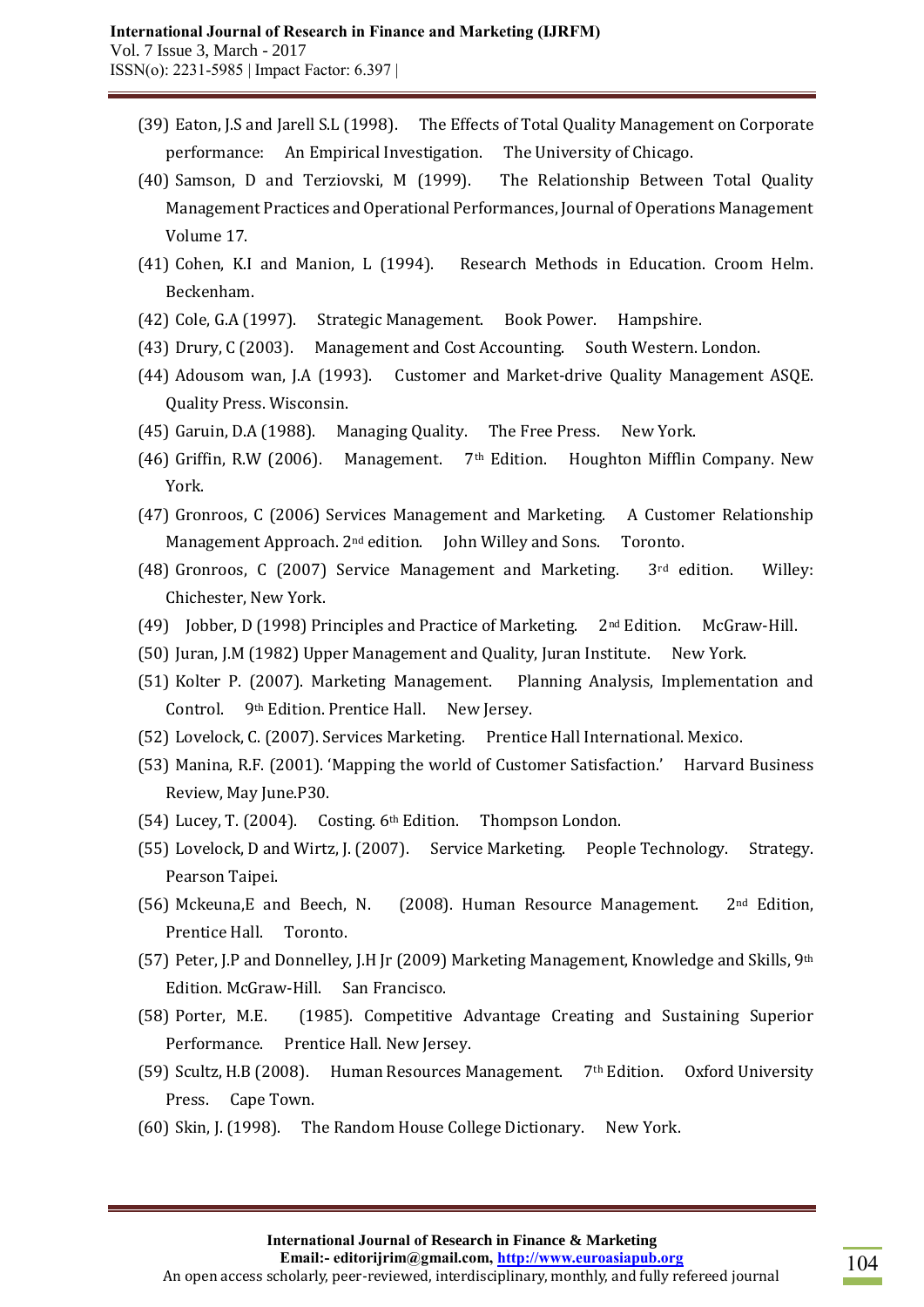- (61) Zeithaml, V.A, Parasuraman, A, and Berry, L. (1990). Conceptual model of Service Quality and Its Implementation of Future Research. Journal of Marketing 49,(Fall), pp. 41-50.
- (62) Zithaml, V.M, Bitner, M.J (2004). Services Marketing. Integrating Customer Focus Across the Firm. McGraw-Hill. Irwin. Boston.
- (63) Wilson, R.M.S and Gilligan, C. (1997)Strategic Marketing Management, Planning, Implementation and Control. Butterworth-Heinnenman. Oxford.
- (64) Strickland, T. (2003) Strategic Management Concept and Cases. McGraw-Hill Irwin. Lisbon.
- (65) Thompson (2002). Total Reward, Executive Briefing. CIPD. London.
- (66) Stewart, J (2005). Managing Change Through Training and Development,  $2^{nd}$  Edition. Kogan Page. London.
- (67) Trout, J. (1997). The New Positioning: The Latest on the World's Number 1 Business Strategy. McGraw-Hill. New York.
- (68) Saunders, M.N.K, Lewis, P and Thornhill A (1997) Research for Business Students. 3rd Edition. Prentice Hall. Harlow.
- (69) Beardwell, I, Holden, L. and Claydon, T. (2004). Human Resources Management: Contemporary Approach. Pearson Education. Essex.
- (70) Barney, B.G. (2002). Gaining and Sustaining Competitive Advantage, 2nd Edition. Pearson Education. New Jersey, USA.
- (71) David, G.A (1993). Competing on the Eight Dimensions of Quality. Harvard Business Review. Massachussets.
- (72) Feigerbarum, A.V. (2004). Total Quality Control, McGraw-Hill, New York.
- (73) Lancasters, G. (2005). Research Methods in Management. British Library. UK.
- (74) Kolter, A, Junior (1991). TQM Understanding the Basis of "total quality management." National Management Association. Michigan.
- (75) Johnson,R.S (1993). TQM Leadership for Quality Transformation. ASQC Quality Press Milwankee.
- (76) Saunders, M. (2003). Research Methods for Business Students, 3rd Edition. Pearson Education, India.
- (77) Stalh, M.J. (1995). Total Quality in a Global Environment. Blackwell Publishers Cambridge, USA.
- (78) Wagrer, J, (1994). Business Statistics. Juta and Company Ltd, Kenyan Publishers.
- (79) Thyer, (1993). Single Systems, Research Design. Sage Publication. London.
- (80) Rajaram, S and Sivakumar, M. (2009). Total Quality Management. Dreamtech Press. New Delphi.
- (81) Alswidi, A.K and Mahmood (2011). Fostering the Performance of Banks Through Total Quality Management (TQM) Practices: A Bank Branch Perspective. European Journal of Social Sciences – Volume 19, number 2.